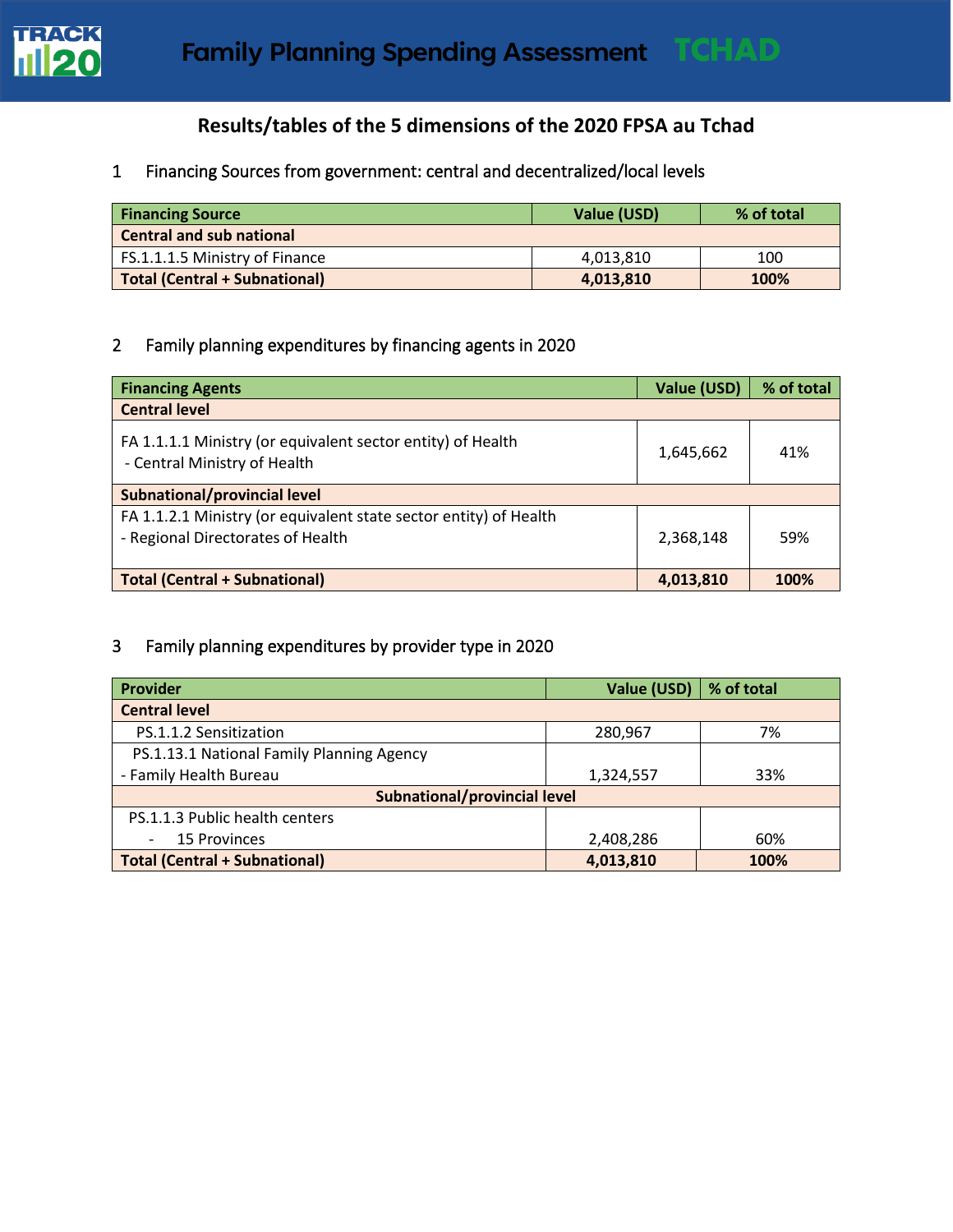

## 4 Family Planning Spending categories (FPSC) in 2020

| <b>Factors of de Production</b>                                     | Value (USD) | % of total |
|---------------------------------------------------------------------|-------------|------------|
|                                                                     |             |            |
|                                                                     |             |            |
| FPSC 1.21: Sensitization                                            | 7,843.6     | 0.20%      |
| FPSC 1.22: Travel costs for services providers in Ndjamena          | 14,872.26   | 0.37%      |
| FPSC 1.4: Car rent                                                  | 5,347.9     | 0.13%      |
| FPSC 1.6: Car fuel                                                  | 830.2       | 0.02%      |
| FPSC 1.7: Provision of depo-provera and auto-blocking syringe       | 50,932      | 1.27%      |
| FPSC 1.8: Supervisor pay                                            | 2,478.7     | 0.06%      |
| FPSC 1.9: transport costs of providers in the provinces             | 5,093.2     | 0.13%      |
| FPSC 1.2: Consultation campaign in the provinces (school, district) | 13,565      | 0.34%      |
| FPSC 2.6: Drugs and consumables (Mebendazole, folic acid, Iron,     |             |            |
| sulfadoxine pyrimetamine, determines for screening HIV)             | 3,480.37    | 0.09%      |
| FPSC 2.98: Media coverage                                           | 8,913.17    | 0.22%      |
| FPSC 2.99: Internal displacement of local facilitators to support   | 1,018.64    | 0.03%      |
| FPSC 2.9: Refreshment and Restoration                               | 2,291.96    | 0.06%      |
| FPSC 1.98: FP services not disaggregated by type                    | 3,312,571   | 14.56%     |
| FPSC 2.99: Programme management and administration                  | 584,571     | 82.53%     |
| <b>Total</b>                                                        | 4,013,810   | 100.0%     |

Family Planning Spending Categories: Campaign for Family planning, especially insertion of IUD and jadelle in health centers, refugee sites, and hospitals.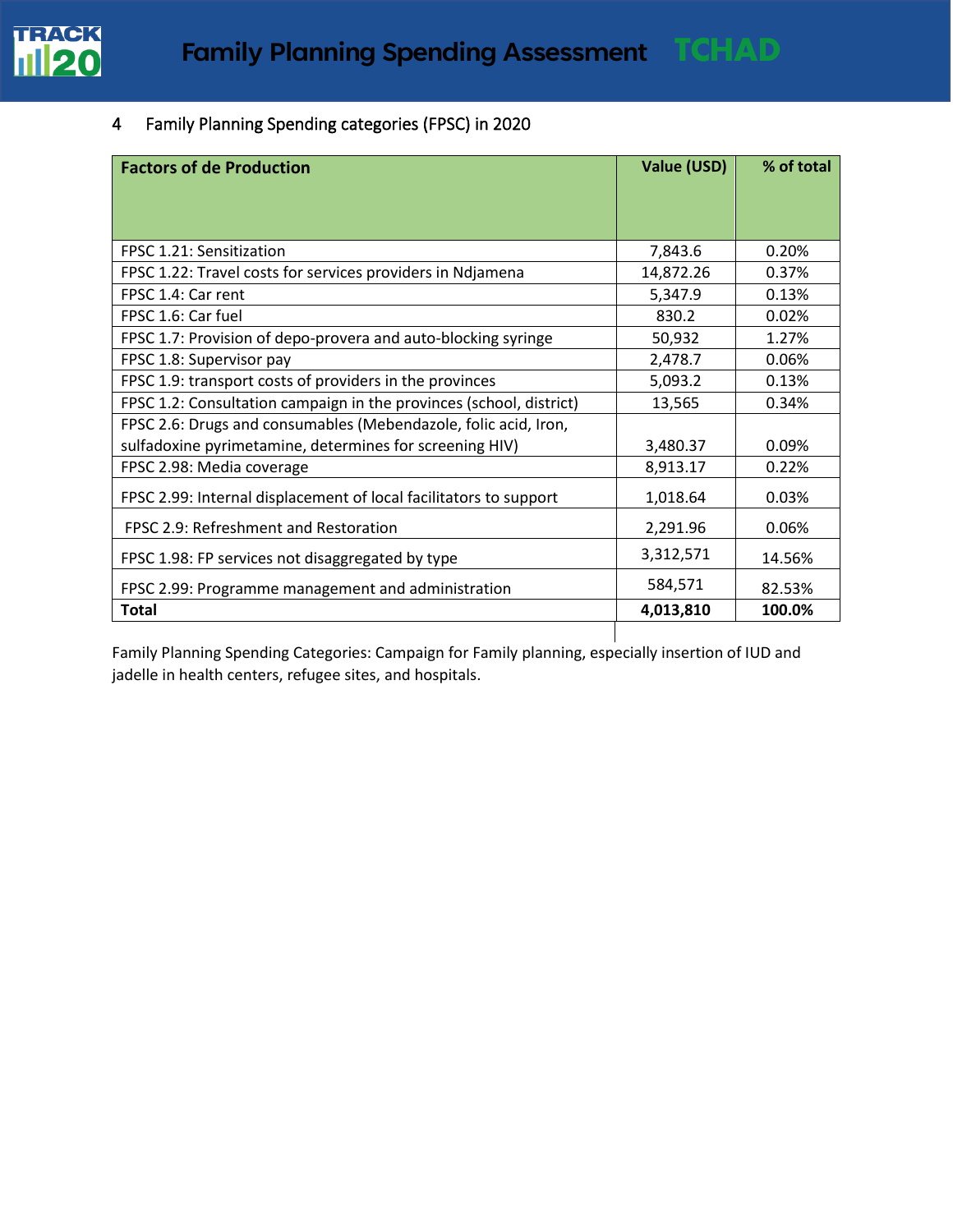

# 5 Inputs/Production Factors/objects of expenditures in 2020

| <b>Family Planning Production Factors/</b>                           | Value (USD) | % of total |
|----------------------------------------------------------------------|-------------|------------|
| <b>Activity 1: Ndjamena</b>                                          |             |            |
| FPPF 1.1.98: Realization, firmware design                            | 1,000       | 0.02%      |
| FPPF 1.2.1: Injection depo-provera + auto-blocking syringe           | 16,666.66   | 0.42%      |
| FPPF 1.2.2: Broadcast of the audio spot for 8 private radio stations | 3,750       | 0.09%      |
| FPPF 1.2.3: Chad TV scrolling trailer                                | 3,333.33    | 0.08%      |
| FPPF 1.2.4: Banner                                                   | 2,551.75    | 0.06%      |
| FPPF 1.2.5: Per diem of providers                                    | 9,000       | 0.22%      |
| FPPF 1.2.6: Travel costs for services providers                      | 5,600       | 0.14%      |
| FPPF 1.2.7: Drugs, consumables (iron, folic acid, sulfadoxine        |             |            |
| pyrimetamine, Mebendazole cp, determines for screening HIV,          |             |            |
| consumables)                                                         | 3,416.66    | 0.09%      |
| FPPF 1.21: Car rent                                                  | 1,000       | 0.02%      |
| FPPF 1.5.2: Car fuel                                                 | 315         | 0.01%      |
| FPPF 1.5.3: Supervisor pay                                           | 800         | 0.02%      |
| FPPF 1.1.3: Management staff cost                                    | 58,457      | 1.46%      |
| <b>Activity 2: 15 Provinces</b>                                      |             |            |
| FPPF 1.1.98: Injection depo-provera + auto-blocking syringe          | 33,333.68   | 0.83%      |
| FPPF 1.99: Per diem                                                  | 5,666.66    | 0.14%      |
| FPPF 1.2.1: Car rent                                                 | 3,250       | 0.08%      |
| FPPF 1.2.2: Banner - Tshirt                                          | 3,554.93    | 0.09%      |
| FPPF 1.2.3: Travel costs for services providers                      | 5,000       | 0.12%      |
| PPF 1.2.4: Media coverage                                            | 8,913.17    | 0.22%      |
| FPPF 1.2.5.: Refreshment and Restoration                             | 3,958.62    | 0.10%      |
| FPPF 1.2.6: Room rentral; sound system; stamp of a dance group       | 2,196.2     | 0.05%      |
| FPPF 1.2.7: Internal displacement of local facilitators to support   | 1,018.68    | 0.03%      |
| FPPF 1.2.8: Reporting costs                                          | 83.33       | 0.00%      |
| FPPF 1.2.9: Round trip central supervisor travel expenses            | 133.33      | 0.00%      |
| FPPF 1.3: Mission expenses of supervisor at the central level        | 1,500       | 0.04%      |
| FPPF 1.3.1: Car fuel                                                 | 500         | 0.01%      |
| FPPF 1.3.2 Communication (short and short)                           | 125         | 0.00%      |
| FPPF 1.199 Staff cost not disaggregated by type (Salaries,           |             |            |
| allowances& gratuities)                                              | 3,312,571   | 82.53%     |
| FPPF 1.1.3: Management staff cost                                    | 526,114     | 13.11%     |
| <b>Total</b>                                                         | 4,013,810   | 100.0%     |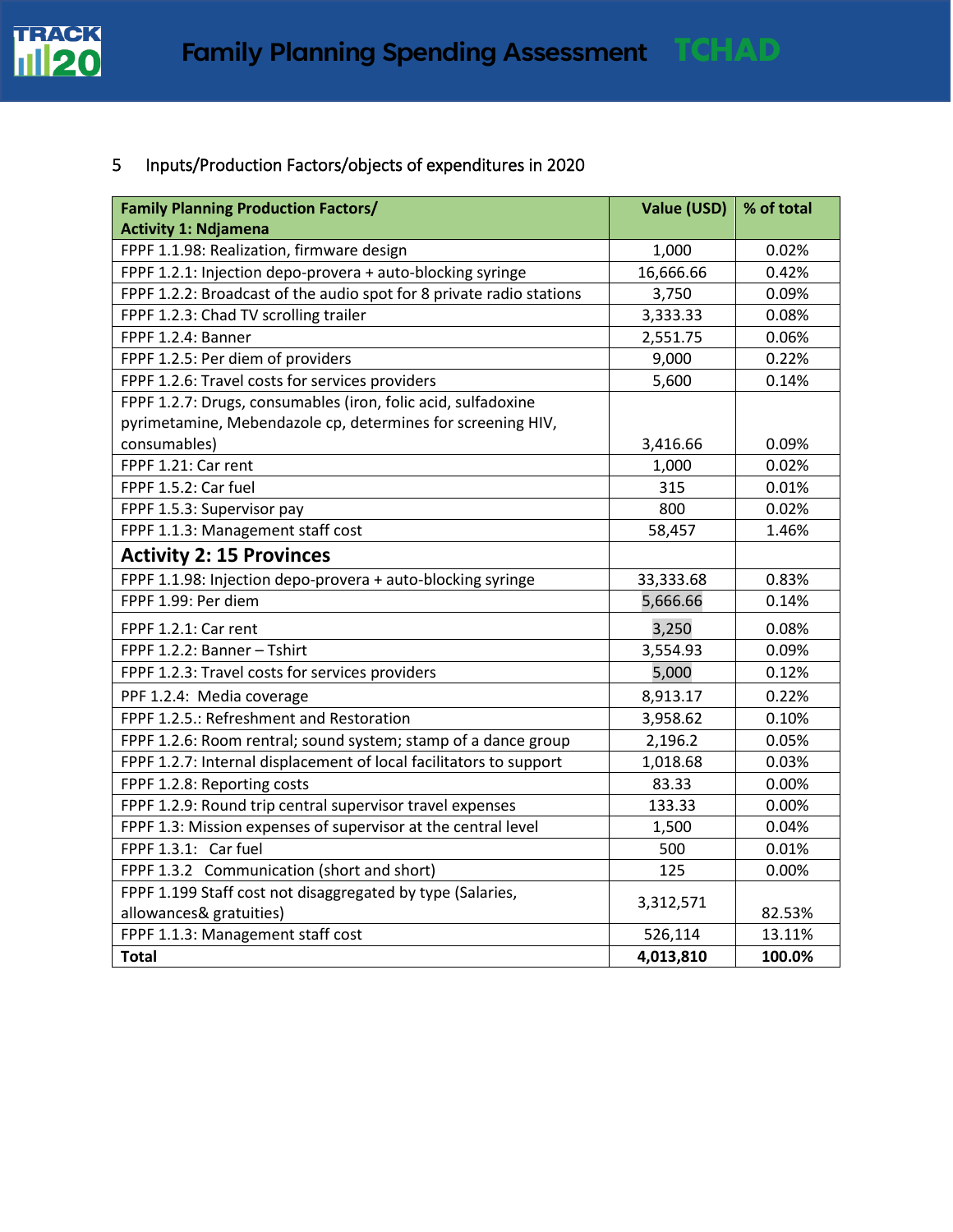

## **6** Flow of Funds for family planning service from government